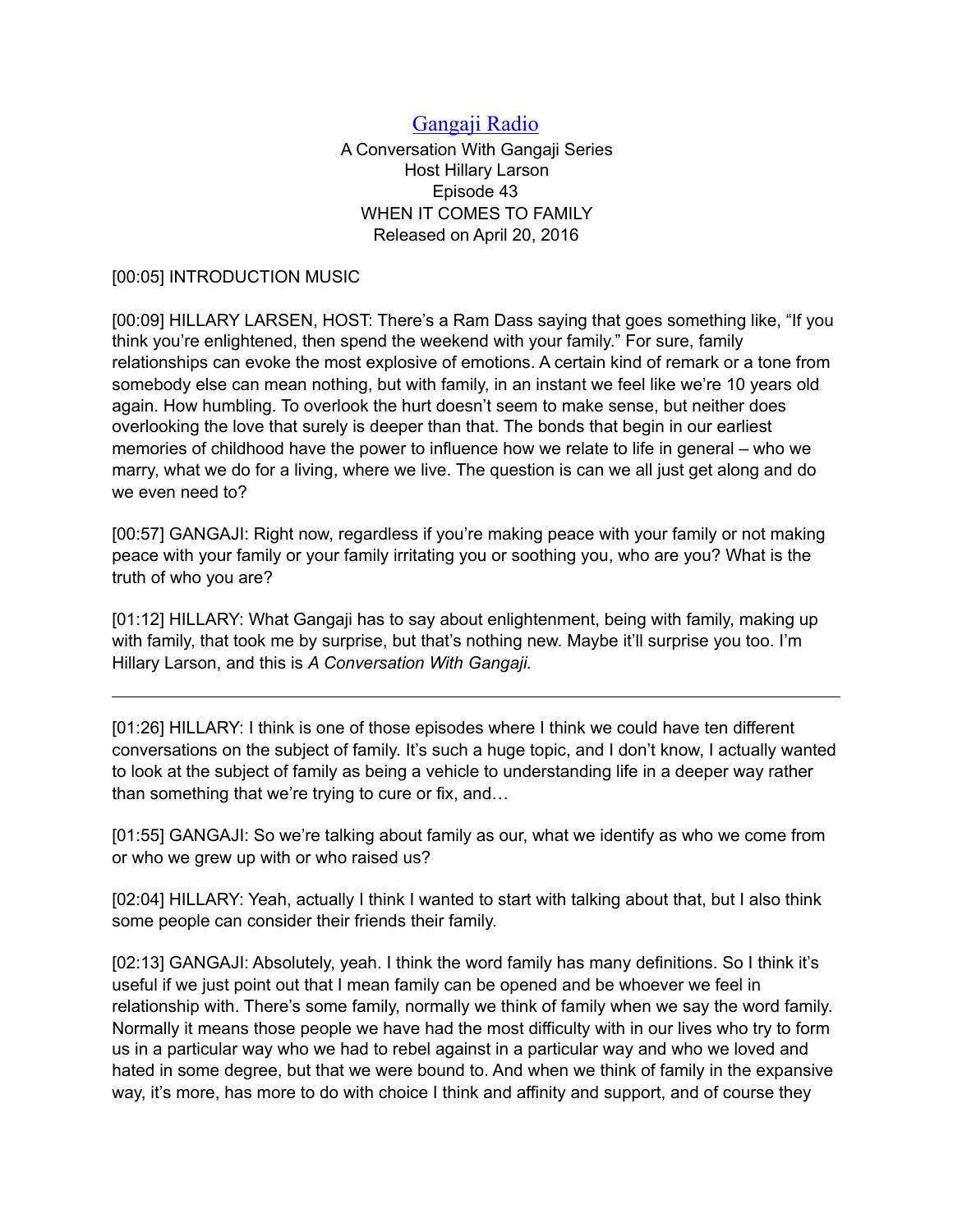overlap, both those definitions. But maybe the more interesting subject is really who we grew up with.

[03:13] HILLARY: It is more interesting because I was riding in the car with somebody one day and I was just getting to know him and he was talking about how great his family was that they had no problems when they were kids and he loved his, I can't remember what his siblings were, brother or sister, and he loved his parents, and I actually believed him but I'd never spoken to anybody like that before. So, and he seemed so well adjusted and, you know, not the kind of person that was going to have to work through or he hadn't needed to work through family issues. And I've heard, you know, different viewpoints on that. I've heard people say, "Well as a being, you choose your family because there's certain issues you need to transcend in a lifetime and they're you're vehicle of doing that," and you're rolling your eyes.

[04:04] GANGAJI: That's what we choose is to try to make sense of this chaos that is called my family. Yeah. God love him, I'm happy he had a balanced and I know that they do exist. They would have to exist, and maybe traditionally that was the norm, but in times of change and times where – like I'm almost 74 now, so when I was growing up it was very different from how it was than in the midst of my growing up. The whole world changed, the 50s and 60s and then 70s, and so the family was no longer how it was defined for 100 years before that. So it could be that, and maybe also where you grow up. You know, people who grow up in the Midwest of the United States or who grew up in the small town in Switzerland may have a very different understanding and direct experience of family. So finally it's left to you and me Hill to simply talk about what our experience is and hope that that serves in some way, and if you're family is pure blessing that's wonderful. There's no, no need. And if it's pure hell, then it is fertile ground. I don't subscribe to, you know – I chose it for this or that. I'm more, you know, this is what happened, it's more like the roll of the dice. How many millions of sperm had to die so that one made it in, and this one made it in with this egg that dropped at that time, and that gave rise to this form in this family with the same thing having happened innumerable times in the past. So it's still a mystery. It's still a beautiful mystery, and for most people it has its horrendous side.

[06:09] HILLARY: I remember when I was a kid, I – well maybe I still do it, where I'm just certain I was adopted.

[06:17] GANGAJI: Oh yes. My brother tried to convince me I was certainly adopted and probably from a communist country because this was in the 50s, you know, and that was the big bugabear. Yes, adopted and, you know, I couldn't be of these people. They're not my real family. They're not the true family.

[06:41] HILLARY: Somebody had sent an article. Sally had sent an article. It was this great article from the New York Times about the story of family and how our families kind of have a story, like there's the successful kind of achievement family and then there's the, I don't know, maybe the alcoholic family. Whatever the family is, and then within the family, then we all have our individual stories of how we fit in the family and then – but at certain points, you know, I think we just naturally rebel from the story of being in the family, but that's not necessarily so easy to do because I think these primitive wounds that we experience when we're children and they get triggered when, say, you're in your 40s, the damage that can be done as a result of the reaction to that whatever is coming from that wound can affect everyone around you. It can affect every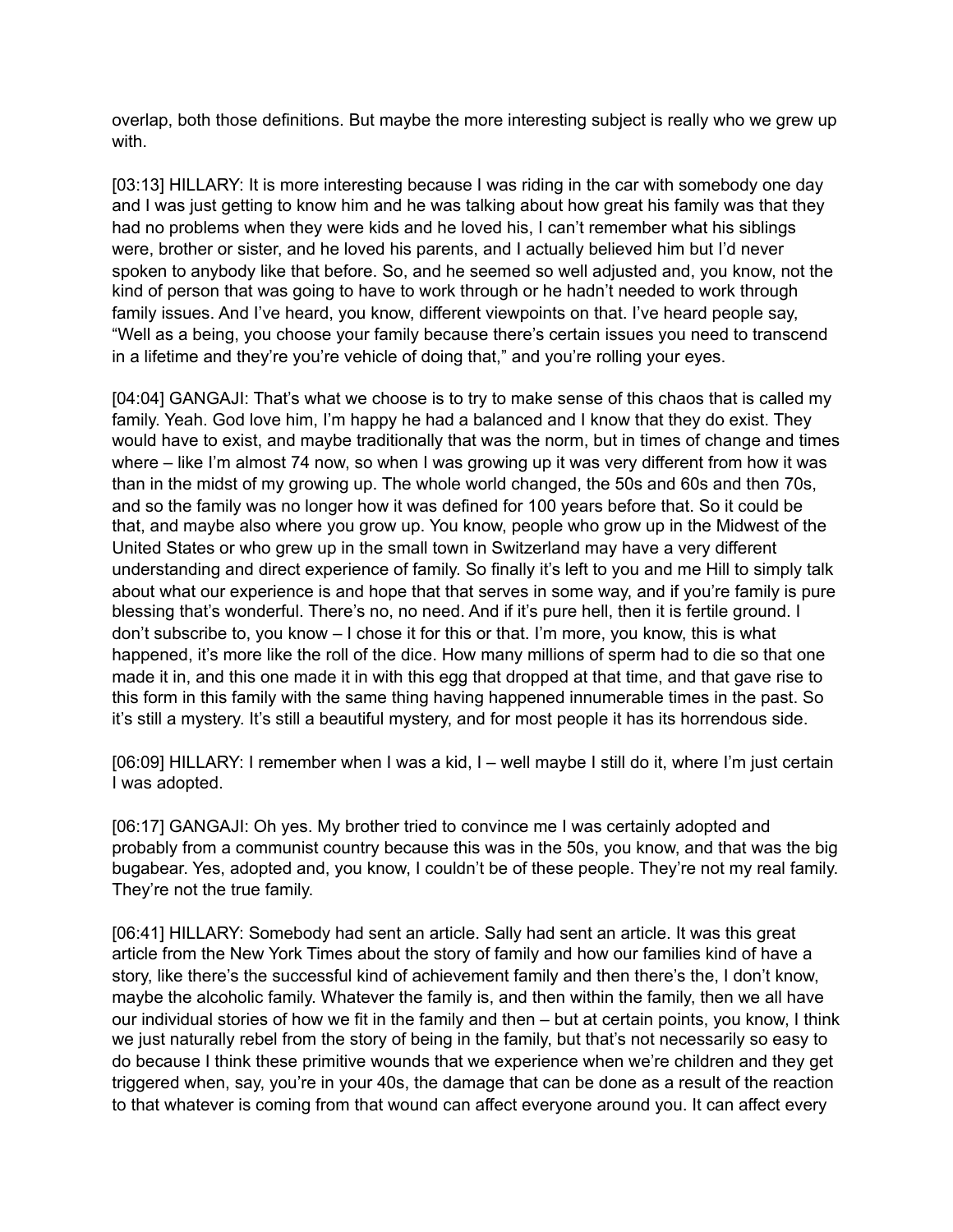relationship you're in, so it's no small thing. I know we can joke about going back to my childhood and revisiting my childhood, but at the same time I feel like it is so primitive and it does drive so much unconsciously, and, I really think that the turning and facing it can change everything and it could change potentially the relationship with the family, but.

[08:07] GANGAJI: It can even change your memories about what happened in the family. They're pretty fluid and, and not dependable in the first place. It's not to deny the wounding, but the way we have narrated the wounding to ourselves and who's to blame and taking it personally and in different ways is actually why we suffer with it. If we can just meet it purely, then the narration itself changes.

[08:38] HILLARY: I know I spoke of my father so much last time when we had the episode on saying goodbye and actually in the midst of that, I was inspired to do this topic, and the reason why that was was that when I was growing up, I didn't like my father, you know. We suffered from the demon Irish alcoholic gene, and it was a rough go. It was certainly much rougher for other peoples', the other stories I've heard, but for us it was difficult. And, you know, I got older and I didn't, I didn't actually really want to talk to him, and I would call my mom on the phone. I was in my 20s, and I would call her on the phone and he would answer the phone and I would hang up the phone, and it was before Caller ID, so I could get away with it. And one day I got so sick of being a victim of my dad in my own mind that I spent a good amount of time, I spent a couple of years, you know, it's my spiritual practice, I actually sat down and I wrote down all the ways that I actually was not a princess because it's possible that I wasn't. And so – and as I saw it more deeply the ways I had treated him poorly, all of a sudden the ways I thought he had treated me poorly completely changed, and so I started this new relationship with him, a deliberate relationship where I call. He would answer and he would just almost immediately hand the phone to my mom, and I would say, "Wait, how you doing dad?" At first he was like, "What do you want," and I just kept cultivating that relationship, and I'd have to say because I was willing to face the parts of me that I didn't like that were actually what I was perceiving in him, the last 20 years of his life we had the richest most beautiful relationship. So to me, that was the choice we have.

[10:42] GANGAJI: Well you told the truth, you know. You were telling the truth relatively when you were hanging up. You didn't want to speak to him, and I think that's an important phase of individuation. Sometimes it is really important to leave the family, parts of the family or the total family, to divorce the family. And then God willing there's time to actually make peace with family.

[11:11] HILLARY: And there's such understanding in that because, you know, through that I found out that his father died on Skid Row and what he had to go through and that there's a reason why we all do what we do and we kind of bump into each other in the process, but I received an email a couple of years ago, and there's so many emails I don't open, but this one I did, and it was from a teacher, a guru in India and what this guru was saying was that the path to enlightenment has to include coming to peace with your parents and your family. And I believe that.

[11:48] GANGAJI: Well. You know I don't want to get into the path to enlightenment because I don't believe that there's a path. It's right here, right now. Whether you ever make peace or not.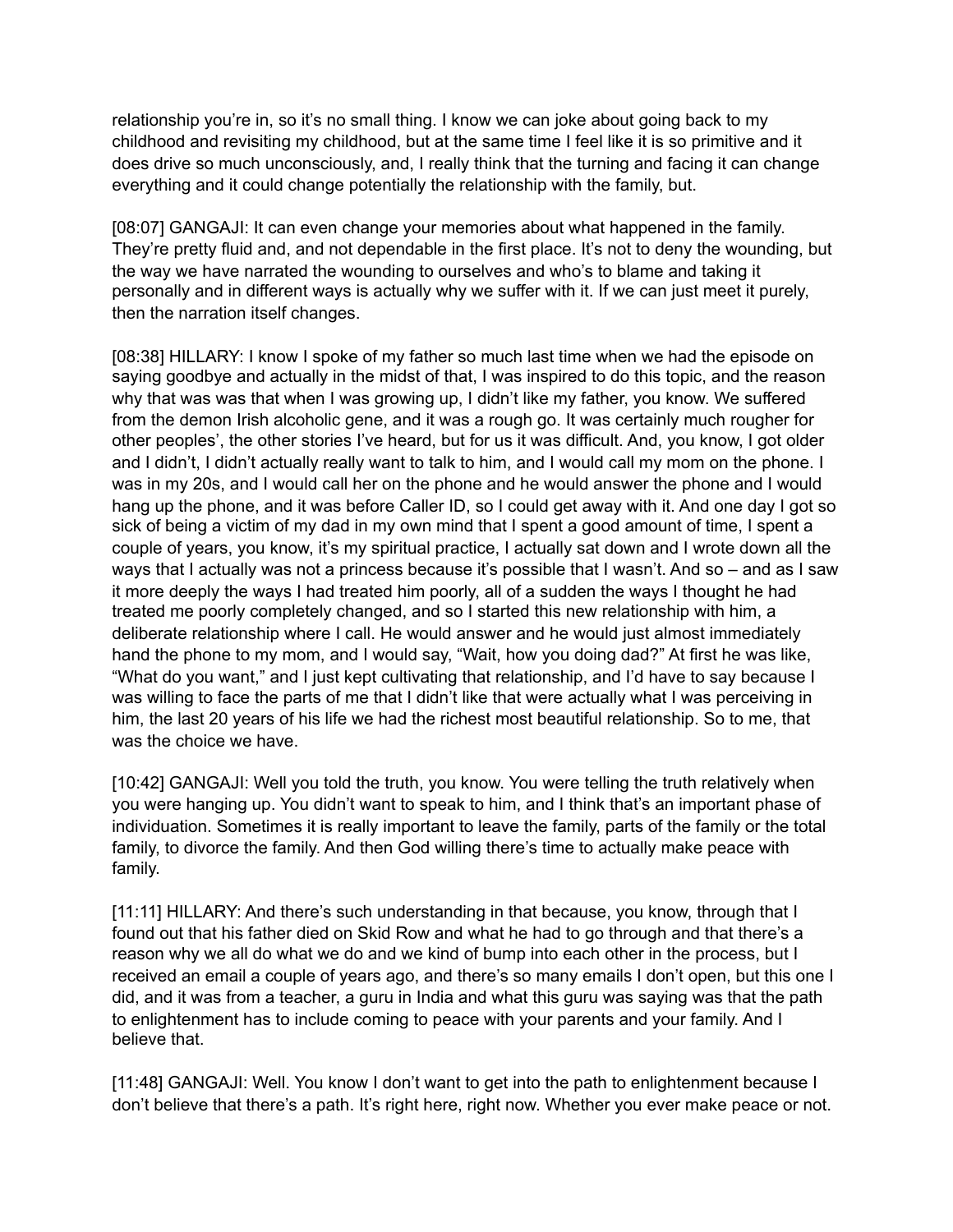I mean for some people it may be absolutely appropriate to not make peace, to stay in divorce from their family. So I wouldn't make it a dogma that you need to even work it out for certain people. You don't need to work it out. But if you do need to work it out, if you are being victimized by it, it supports you in telling the truth, and then you see you have choice. You actually chose one way that, that served you and your father and your family, but that's not necessarily the only choice. It may be a choice to never call the family again. That's as legitimate a choice. So I wouldn't – I certainly wouldn't agree with that guru that wrote you the letter that said the path of enlightenment is to make peace with the family. We have a choice, and no one can make that choice for you.

[12:50] HILLARY: I had my mind really set on that.

[12:54] GANGAJI: That's why you invite me on this show.

[12:58] HILLARY: I know. I know.

[13:00] GANGAJI: Otherwise, you could just, you know, you could dictate the path to enlightenment.

[13:05] HILLARY: That would not be good for any of us, trust me. You know, there's that joke, I think it comes from Ram Dass, he says, "You think you're," pardon me for using the word enlightened, but "You think you're enlightened and then go and have Thanksgiving dinner with your family."

[13:21] GANGAJI: It's because you think enlightenment means a certain thing that you don't get upset, that you don't get triggered, that you don't have feelings of negativity. And that's, that's the trance of enlightenment. It's a trance of the word. That's why it's, throw this word out. Let's say real, true, open to yourself, open to your anger, open to your fear, open to the horror. Some people have really horrible families, and it's in their interest and of interest to those who come after them to not make peace with those families, to stay away from them. So families are made to push our buttons unless they are the perfect family like the guy you were driving in the car with and God bless him, how wonderful. But there's no requirement that these buttons be pushed. If you find it fertile and you want to, great. I mean I know this is sort of what I just said, but maybe I'm just saying it in a little different way. I think it's just really essential for us if we're having a true conversation, and if this is really about awakening to your true self, that we recognize how easy it is to bring in certain idealizations about what that awakening will be or look like or feel like, and we aren't there yet. And so we need to do certain things to get there, and that just effectively keeps it some place in the future. But right now, regardless of your making peace with your family or not making peace with your family or if your family irritating you or soothing you, who are you? What is the truth of who you are? Because that's the essential point of our conversations and bringing family to that conversation allows us to see what we resist in our idealization, what we're resisting in ourselves trying to get to an idealization of freedom or enlightenment or happy person.

[15:35] HILLARY: It just kind of tears apart the idea that in some ways our families can be our barometer of like how well we're doing, right? Because how many of us have, you know, spent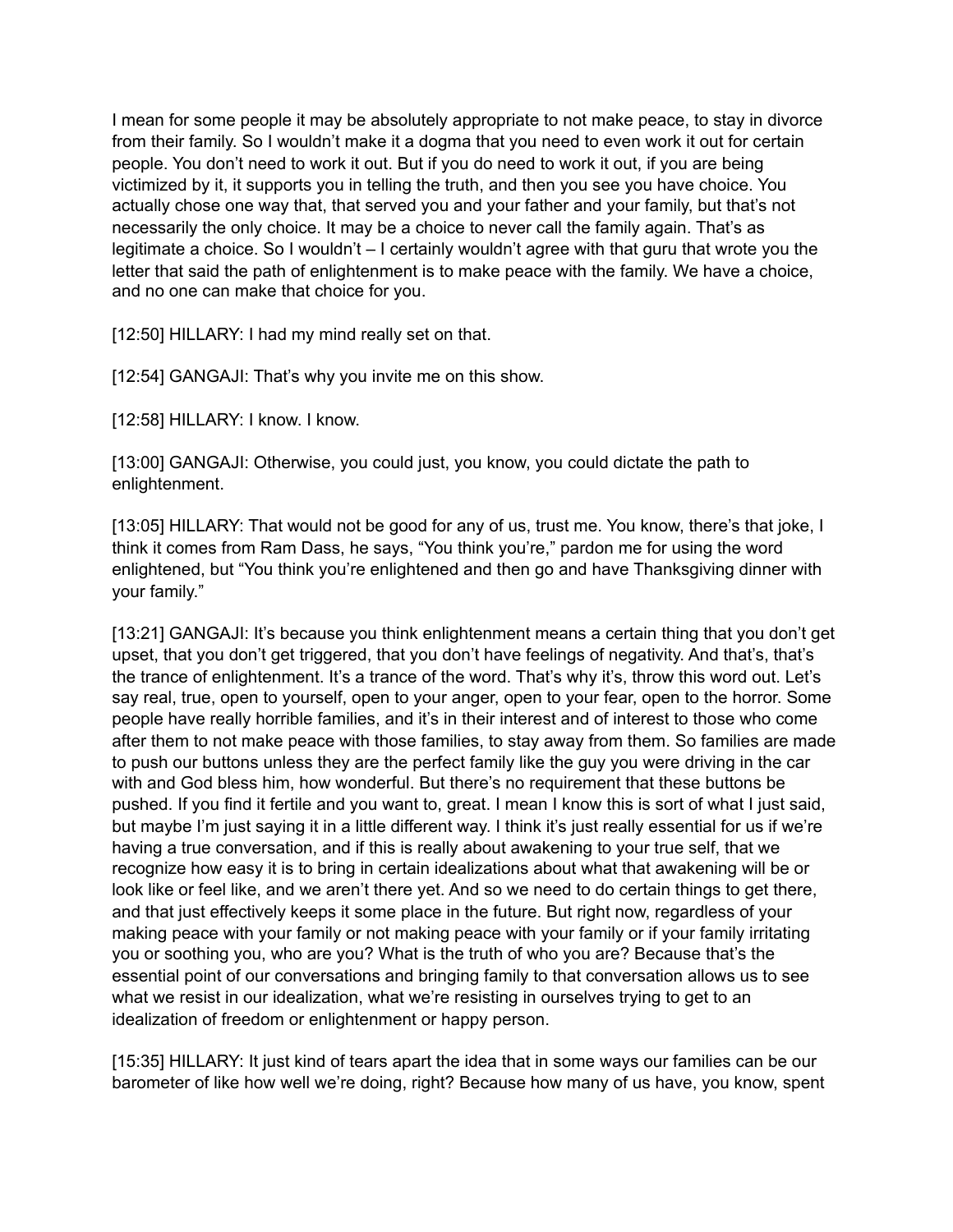time around family and gotten really triggered and maybe not acted the way we wanted to act, and then stepped away going, "Oh shoot, I thought I was farther along than this."

[16:00] GANGAJI: Yes, I would say most of us have been in that situation. And that in itself is very useful because really to me what it gets down to is that there is love there. Even when you're hanging up on your father, there is love there, but there's also this kind of, I don't what the emotion was for you, hate or disgust or fear or anger, whatever it may be. So there's a complexity to the life experience that really is revealed in family situations, and with your family and with your life, the way you wanted to lead it, you could penetrate that, you can penetrate that. And then you were enriched by that penetration, but you can't really penetrate it if you're penetrating it so that you will get something down the line. It's fake. You had to penetrate it because you simply wanted to meet this in yourself. You had the maturity for whatever work you were doing to recognize that you were victimizing yourself by this man, this father, whatever role he had played, you were continuing that victimization, and that's what you really wanted to stop and that's what you took responsibility. It's beautiful. And that's why I say, responsibility has many faces, and enlightenment has every face.

[17:31] HILLARY: I agree with you that there are people that have done horrible things to their children or vice versa, and that there are family situations that will never be repaired, and maybe they shouldn't be repaired. Maybe not even in the midst of that, but there's this – I think what I'm looking at is the un-inspected projections that happen within families that are probably more potent than any other relationship we have and the willingness to take ownership of those things is the possibility for liberation.

[18:07] GANGAJI: Well it's really the willingness to stop suffering and then you see where is that suffering. And maybe I should say unnecessary suffering, because as you mentioned, there are families that cause real suffering but the unnecessary suffering, the continual drama that is played out in one's mind and the endless suffering so that your life is wasted. And I don't know what it looks like for any person. I'm hearing what it looked like for you, you know, what you had to do, and I salute that. I just don't want anyone to say, "Ah, that's what then I have to do." Although I have recommended to people that they call their parents, you know. I remember I've told this story often of calling my mother on Mother's Day once, and at this time thinking she'd been a horrible mother to me, and really thinking it much worse than she was. But calling her and lying to her and saying, "You were a wonderful mother. Happy Mother's Day." And the moment I got it out of my mouth, it was true. It was like well of course, she was just the right mother for me. And I realized what she was always saying to me was, "Be natural. Stop being so dramatic." You know, and I just felt victimized by that, and she doesn't see me and she won't stop acting like she's acting and she's just calling it my drama, but she was right. So she was a great teacher for me. But I had to somehow stop trying to change her in that moment, and I thought I was lying, but I was actually telling the truth. So given that, there are certain behaviors that are really supportive for breaching that gap between you and your mother or your father or your brother or your sister, and sometimes the gap doesn't get breached. In which case, fall through the gap. Fall in the middle of it. Finally, we have to give up fixing each other, and fixing ourselves and just be still. And then quite miraculously, family is everywhere. It's in nature. It's in teachers. It's people we know deeply, people we know casually.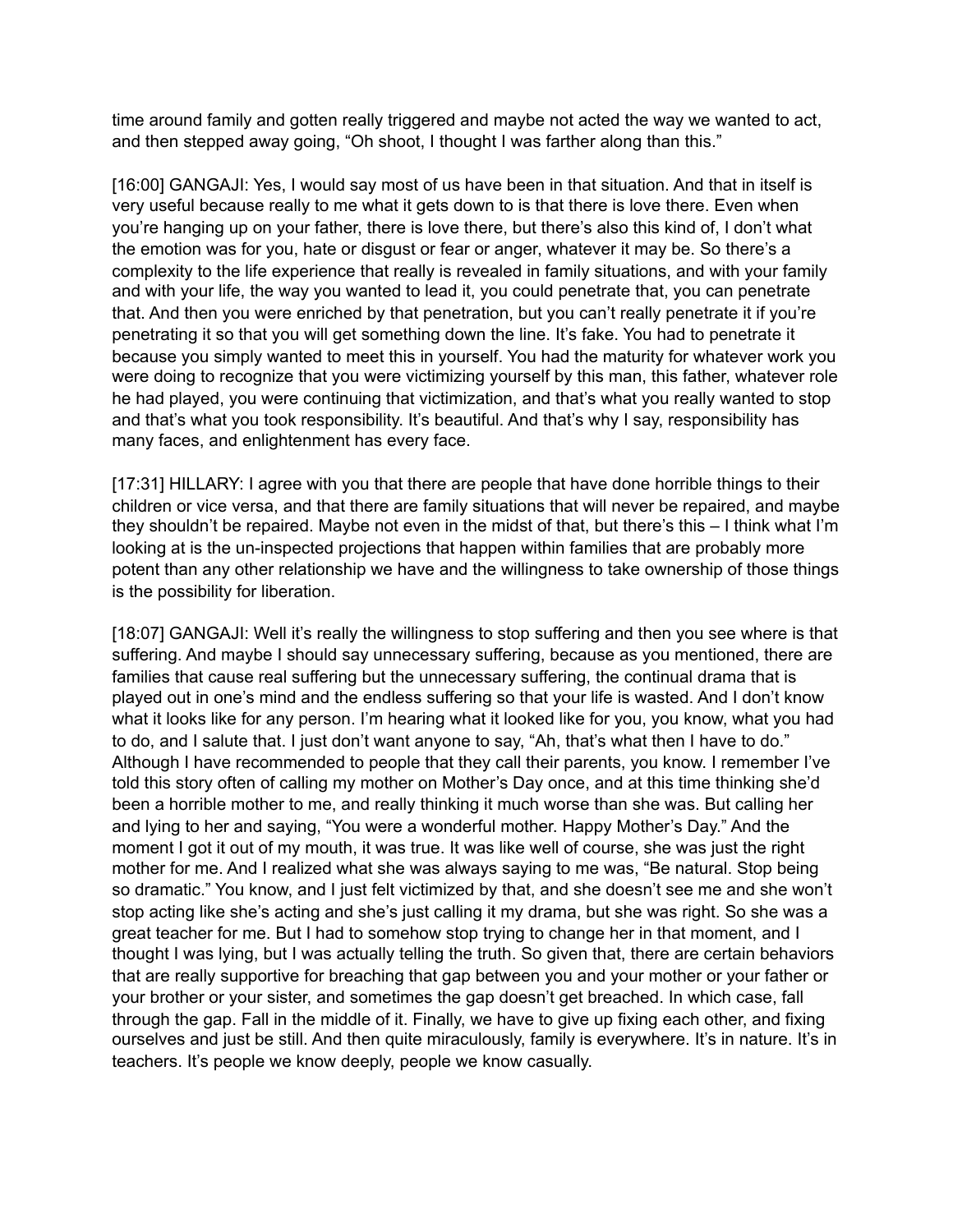[20:38] HILLARY: I have a brother and a sister, and I haven't seen my sister for a long time now. And my brother and I, you know, I wouldn't say that we're close, that we, you know – meaning we don't spend that much time together. And I also can say without a doubt that I completely love them.

[20:58] GANGAJI: That's beautiful, isn't it? Without a doubt is the key phrase in there. Without a doubt. Then whatever else comes up around that the way you wish it were or the way you think it should be, if there is any of that, it doesn't touch the love. That's freedom. That's the truth.

[21:17] HILLARY: There's a certain way I think in the realm of family, I certainly have been torturing myself over the years because I've had this idea of how I think family should be in certain situations. This is what they should do. And one day, I was sitting at my desk and, you know, as I was in my torture session and I was thinking, "Wow, you know, the way I operated within my family is that if I had something great happen to me, I told one of my friends. If I had something terrible happen to me, I called one of my friends." So I've never had that relationship. And then I was thinking, "Well what, so what's wrong with that?" It's been great. That's how I've operated in my life, and that didn't discount….

[22:03] GANGAJI: That's right.

[22:04] HILLARY: ....the love I've had for my family.

[22:06] GANGAJI: That's it. It doesn't have to look a certain way. The love is still there. And that's finally what we get to. Even in the worst of situations, it is the love, whatever we mean by love. It may be just some kind of bonding, maybe for some people it's this ancestral connection, some people it's simply being fed by someone, kept alive. I mean already what we owe our families, however horrible they've been, is pretty extraordinary. We're here. We can talk about it. We can step back and look at it.

[22:44] HILLARY: So when you look at your family story, whatever story your family had, how do you see it now?

[22:53] GANGAJI: Fluid. It's a very fluid story. It's evaporating quickly, you know. I mentioned to you the other day that I still had dreams about my mother. I may have a dream about my father occasionally but it's not as meaningful a dream. And it seems as if my brain is still processing my mother in a way that gets deeper and deeper to her innocence, that the story, my dramatic story of my mother and me, is dissolved more and more and there's this presence of her that had nothing to do with my suffering with me even, before me, that is simply and really who she was as a person. But I miss that in her lifetime, and how beautiful it is when people have the opportunity to reconnect with families, like you did with your father, and spend these 20 years playing golf with him, being with him, laughing with him. That's really beautiful. I can't say I had that, and I don't actively miss it, but I would recommend for whoever is so inclined to make peace in the family. There's that possibility that you could actually find a treasure of companionship.

[24:27] HILLARY: When we look at this idea of blood family and then other types of family, I was thinking about, I think it was in the summertime, and I got a chance to meet your daughter and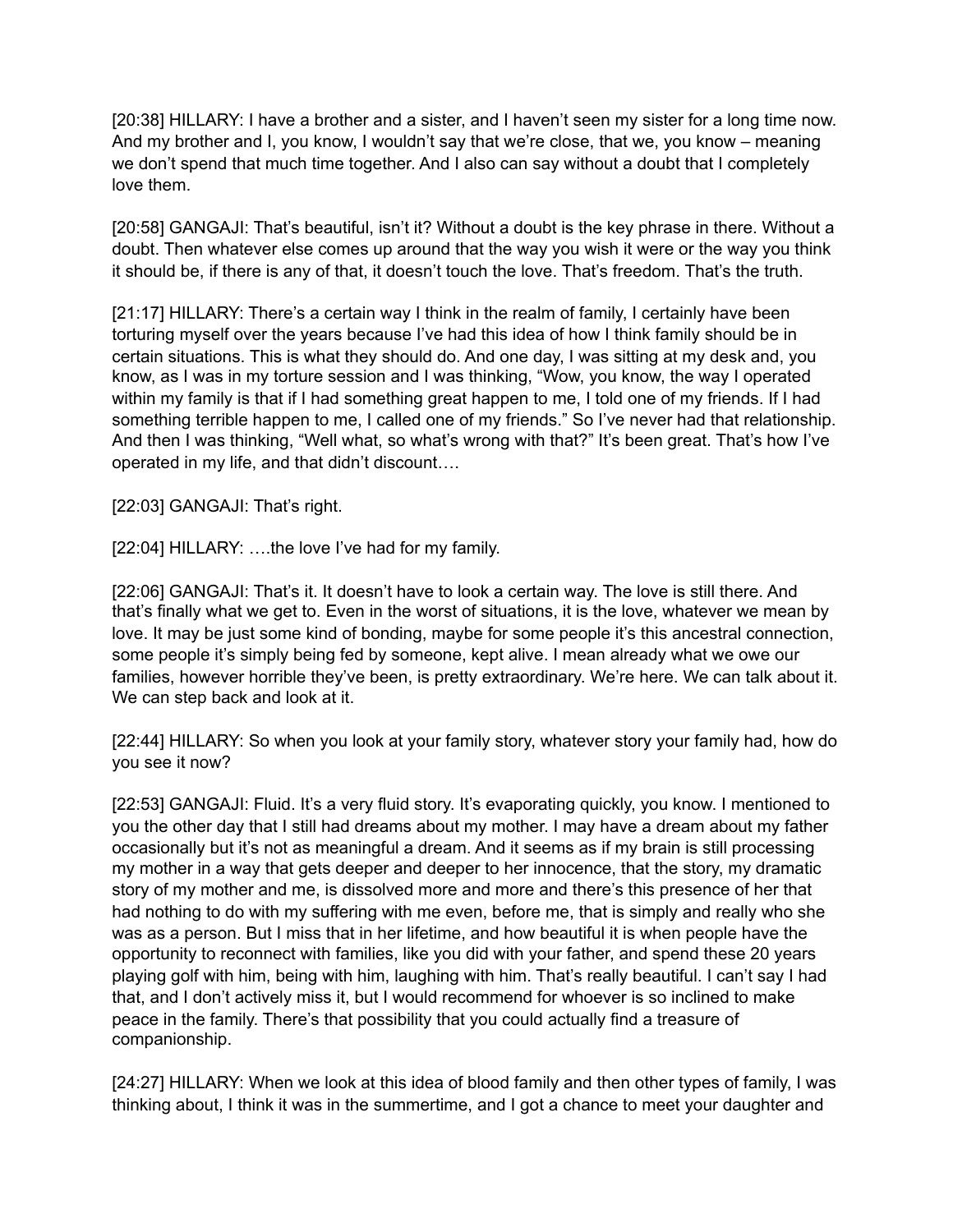your grandkids, your granddaughters, and they were so lovely, just completely lovely. And I remember at the end, they were getting ready to leave and I said to them, I was actually talking to your daughter, and I said, "We sure love your mom." And I walked away thinking, "Wow, I wonder if she just thinks that's weird that all these people say that to you all the time when she's your daughter."

[25:10] GANGAJI: I think she thinks it's a little weird. Still, you know, she's – it's not that she doesn't like it, but it's not a part of her world that you would even say something like that. But I do want to say that when we speak of blood family, we're often in that very terminology excluding adoption and people who were raised by other people who aren't of the same blood, although we are finally all of the same blood. And I just want to make it clear that when I'm talking about immediate family, it's really who raised you, who you're with. And that could be, you know, an orphanage. It could be the matron in a school, but it's whoever as a small child you got your information from, what it means to be who you think you are. And so it's big. You know, you and I were privileged to have families that were relatively intact, even if they were suffering and we were fed and clothed and educated, and so we're privileged that way. But family, immediate family has all shapes and forms, and even though there may be – I've said this, but I'll just say it again – there may be a lot of emotions around it, there is finally some light of love that is simply a reflection of being, however imperfectly cared for, being cared for.

[26:55] HILLARY: I think I've covered every single thing I wanted to say about family, in a subject that's so….

[27:04] GANGAJI: So big.

[27:05] HILLARY: ….so big. I think there's a way though, now that I think about it, that it does follow you because how many times have you heard people say – actually I dated a man who was just shockingly like my mother, and I thought. And then I dated somebody else who was like a little bit more like my father, and as time went on, and this kind of brings me back to one of the first things I was saying is that how that, our relationships follow us.

[27:34] GANGAJI: Reflect that, yes.

[27:35] HILLARY: In that way, and it's like, at some point, I went, "You know, you're going to have to come to terms with this, because if you're going to be, you know, dating this pseduo parent, you're going to have to work it out."

[27:45] GANGAJI: I married a man who's so much like my mother it's really quite surprising, and it's worked out very well.

[27:56] HILLARY: Wow, really?

[27:58] GANGAJI: Yeah. I was really in love with my mother too. I mean I've talked often about the difficulties but I loved my mother. I just had no control over her, and I really wanted her to function for me and she wasn't functioning for me. And yeah, so I – they do follow you, those relationships do follow you, but that's not necessarily bad news. It can be quite good.